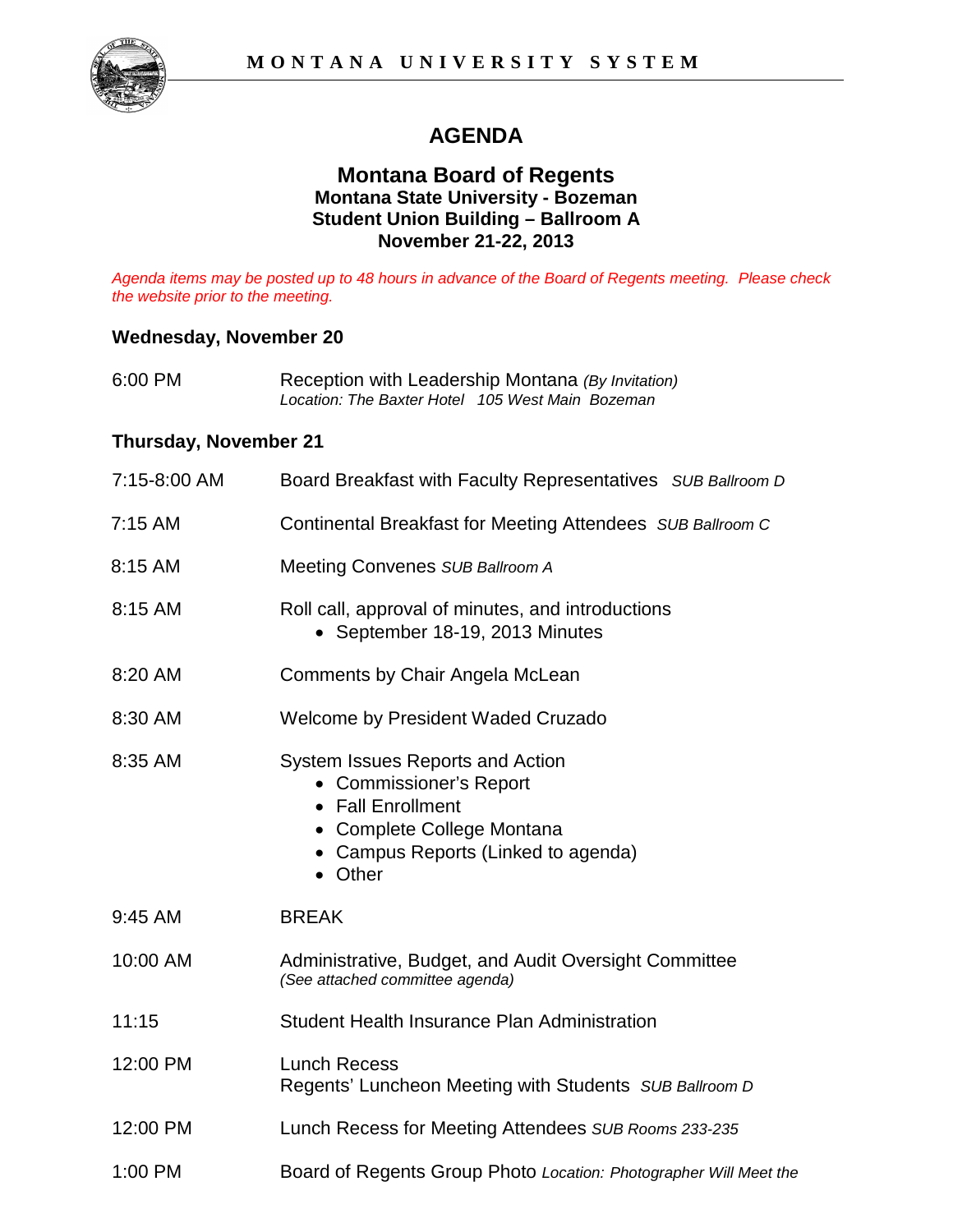

*Board at the Head Table in the Main Meeting Room*

- 1:15 PM Staff and Compensation Committee *(See attached committee agenda)*
- 2:00 PM BREAK
- 2:15 PM Academic, Research, and Student Affairs Committee *(See attached committee agenda)*
- 4:15 PM K-12 Partnership • Montana Common Core 4:45 PM Public Comment
- 5:00 PM Meeting Recessed
- 5:30 PM Reception in Honor of Regent Todd Buchanan *| Museum of the Rockies*

## **Friday, November 22**

- 7:30-8:45 AM Board Breakfast with Local Civic and Business Leaders *(by invitation) SUB – Alumni Legacy Lounge*
- 7:30 AM Continental Breakfast for Meeting Attendees *SUB Ballroom C*
- 9:00 AM Board Reconvenes
- 9:00 AM MUS Benefits Updates:
	- MUS Retirement Plan Policy Revision
	- Update/Overview on the MUS Employer Plan and Specific ACA Impacts
- 10:00 AM BREAK
- 10:10 AM K-20 Data Linkage
- 10:25 AM Two-Year Education and Community Colleges Committee *(See attached committee agenda)*

#### 11:45 AM **COMMITTEE REPORTS, DISCUSSION & ACTION**

- a. Staff and Compensation Committee
- b. Academic, Research and Student Affairs Committee
- c. Administration, Budget and Audit Oversight Committee
- d. Two-Year and Community College Education Committee (action taken during committee meeting)
- 12:00 PM Public Comment